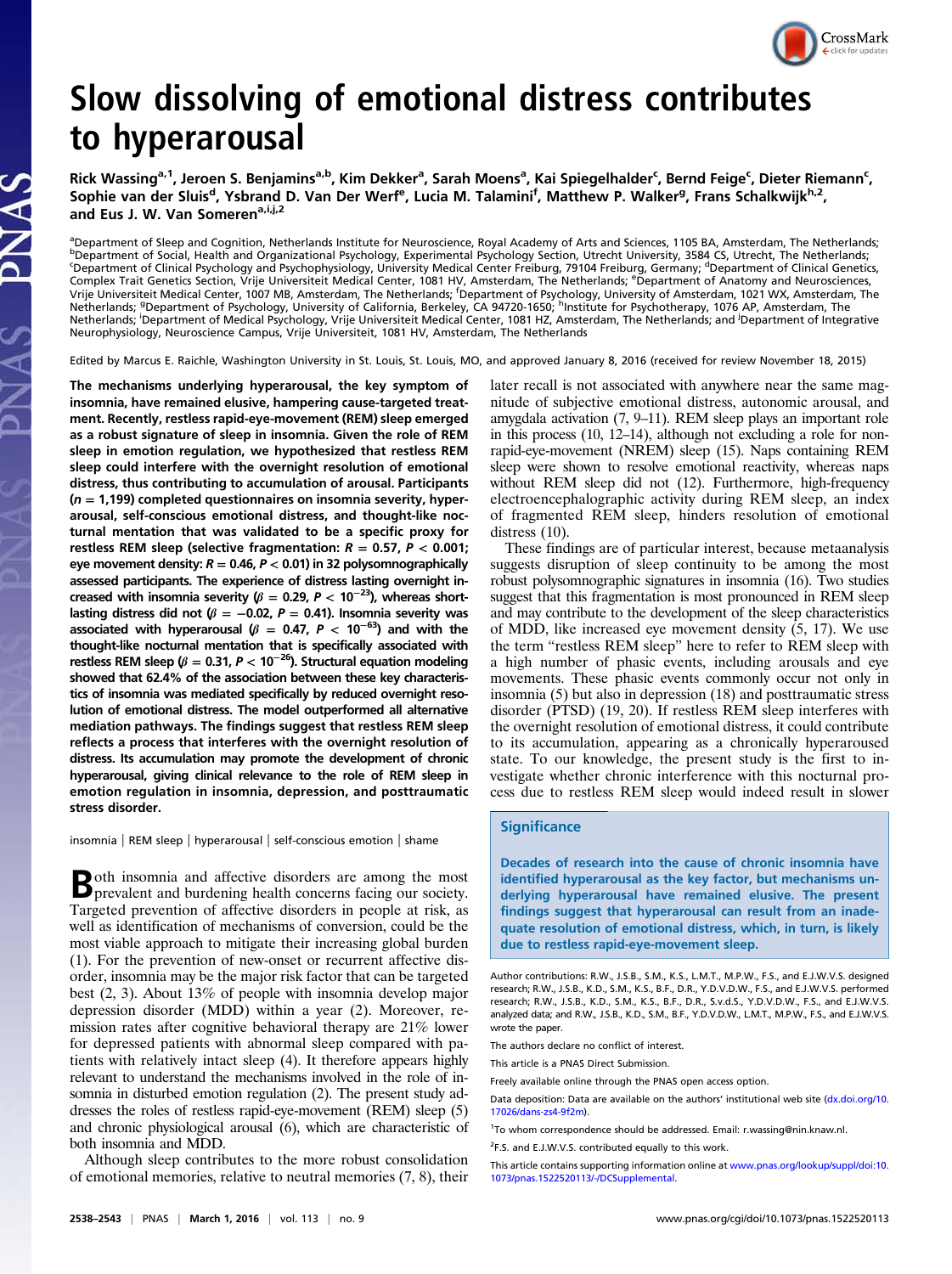resolving of emotional distress and whether hyperarousal, in fact, represents the resulting accumulation of this distress. Of note, hyperarousal is not only present across waking and sleep in people suffering from MDD (21) but is also of key importance in the pathophysiology of primary insomnia (6, 22–24) and a premorbid characteristic of people vulnerable to insomnia (5, 25).

Until now, studies on the role of REM sleep in emotion regulation focused on basic emotions, such as fear, anger, and happiness. In psychological and psychiatric practice, however, self-conscious emotions, which include pride, guilt, embarrassment, humiliation, and shame, are more clinically relevant. The present study focused on shame, because it may interfere the most with healthy psychological functioning (26) and was shown to be predictive of developing depression (27) and PTSD symptoms, including hyperarousal (28). By obstructing effective coping mechanisms, shame often hinders therapeutic progress, to the point that it may even lead to a negative therapeutic outcome (29).

Based on the hypothesis outlined above, the first prediction is that insomnia will not only be associated with indicators of hyperarousal and restless REM sleep but also with increased reporting of slow-resolving emotional distress. More specifically, this association should be the case primarily for emotional distress lasting a day or longer, but not necessarily so for emotional distress that is resolved before the end of the day because the latter does not involve a contribution of sleep. The second prediction is that an indicator of consolidated REM sleep will be associated with successful overnight resolution of emotional distress, whereas restless REM sleep will interfere with this nocturnal process and result in increased reporting of long-lasting distress. The third prediction is that the more frequently people report long-lasting distress, the more likely it is that they accumulate this long-lasting distress into a state of chronic hyperarousal. The encompassing fourth prediction is that the association between the two most typical findings in insomnia, restless REM sleep and hyperarousal, is meditated by a slower resolution of distress induced by an emotional experience. To allow us to address these hypotheses in a large sample, we first validated a nocturnal mentation questionnaire proxy variable selectively associated with restless REM sleep in 32 people who were polysomnographically assessed for two nights. This proxy variable was subsequently assessed through the Internet in 1,199 participants of the Netherlands Sleep Registry (NSR), along with questionnaires on the subjective duration of emotional distress, insomnia severity, hyperarousal, and major life events, as well as a structured interview on health. Predicted associations between the variables were evaluated using multiple regression analyses and structural equation modeling.

## Results

Given the limited feasibility of polysomnography (PSG) in a large sample, we first validated a questionnaire proxy variable for restless REM sleep. To do so, we systematically evaluated the association of all items of the NSR's extended implementation of the Dream Recall Frequency Scale (DRFS; Methods) (30) with the REM sleep arousal index (31) obtained from the second of two nights of PSG in 32 people [19 female and 13 male, mean (SD) of 35.8 (9.0) y of age], of whom 16 had been diagnosed with Insomnia Disorder (ID). Metaanalysis showed that variables reflecting disruption of sleep continuity are the most robust PSG signatures in insomnia (16), especially fragmentation of REM sleep (5, 17). Although less specific to insomnia, fragmentation occurs in NREM sleep as well (5). Therefore, to quantify REM sleep-specific arousal density, we calculated the log-transformed ratio between REM and NREM arousal density indices derived according to the criteria of the American Sleep Disorders Association (31). As reported before (32), REM arousal density was associated with items on thought-like rather than dream-like nocturnal mental content. A three-item "nocturnal mentation"

score (Methods) correlated strongly with the REM sleep-specific arousal density index  $[R(31) = 0.57, P < 0.001]$ ; with the nonspecific REM arousal index  $[R(31) = 0.41, P = 0.02]$ ; and, moreover, with the eye movement density during REM  $[R(31) =$ 0.46,  $P = 0.01$  previously proposed to be consequential to REM sleep fragmentation and involved in the development of depression (5). The nocturnal mentation score did not correlate with NREM arousals  $[R(31) = -0.18, P = 0.33]$  or with other sleep parameters previously suggested to affect dream recall (33–37), notably the total duration of REM sleep  $[R(31) = 0.18, P = 0.32]$  and REM sleep continuity specifically in the morning as derived from the arousal density of the last REM epoch  $R(31) = 0.06$ ,  $P =$ 0.73]. Therefore, the nocturnal mentation score appeared useful for subsequent use as a proxy measure specifically associated with restless REM sleep in the sample of 1,199 Internet-assessed participants.

Participants of the NSR  $[n = 1,199; 891$  female and 308 male, mean (SD) of 52.1 (13.4) y of age] completed Internet questionnaires. A dedicated assessment of the subjective duration of distress after a shameful experience (SDDS) was complemented by assessments on nocturnal mentation (30), insomnia severity (38), hyperarousal (39), and major life events (40), as well as an Internet-implemented structured interview on health (41) (Methods). We designed the SDDS assessment to address a range, including short-lasting distress (i.e., within a day) and long-lasting distress (i.e., across one or more nights; Methods), systematically. According to our hypothesis, consolidated REM sleep will aid in the resolution of emotional distress. Therefore, restless REM sleep should selectively increase the reporting of long-lasting emotional distress but not necessarily the frequency of reporting emotional distress resolved within a day (*i.e.*, without sleep). Factor analysis with Varimax rotation was therefore conducted to investigate whether the eight SDDS items (Methods) indeed represented a latent structure of separate long-lasting and short-lasting distress. As predicted, these two factors were identified, representing the items "a whole day" up to "more than a week" vs. "a few minutes" up to "an hour," respectively. All questions loaded well above 0.40 on only one factor and well below 0.40 on the other, except for the question "half a day," which loaded 0.68 and 0.58 on both factors. The question may have been ambiguous (12 h of wakefulness or including sleep) and was discarded. The two-factor structure was confirmed in a second factor analysis excluding this question. Eigenvalues were well over Kaiser's criterion (3.64 and 2.25, respectively) (Table 1). Sampling of the two factors was adequate according to the Kaiser–Meyer–Olkin (KMO) measure (KMO = 0.75). Individual KMO values for items were  $>0.64$ , and Bartlett's test indicated sufficiently strong correlations

# Table 1. Factor analysis distinguishes short-lasting emotional distress from distress lasting overnight

| Frequency of emotional<br>distress lasting: | Factor       |               |
|---------------------------------------------|--------------|---------------|
|                                             | Long-lasting | Short-lasting |
| A few minutes                               | $-0.10$      | 0.90          |
| A quarter of an hour                        | 0.07         | 0.96          |
| An hour                                     | 0.33         | 0.85          |
| A whole day                                 | 0.81         | 0.36          |
| Two-three days                              | 0.91         | 0.19          |
| A week                                      | 0.94         | 0.01          |
| More than a week                            | 0.87         | $-0.13$       |
| Eigenvalue                                  | 3.64         | 2.25          |
| Variance explained, %                       | 52.0         | 32.2          |
| Cronbach's $\alpha$                         | 0.91         | 0.90          |

SDDS items and factor loadings (indicated in bold if above 0.40).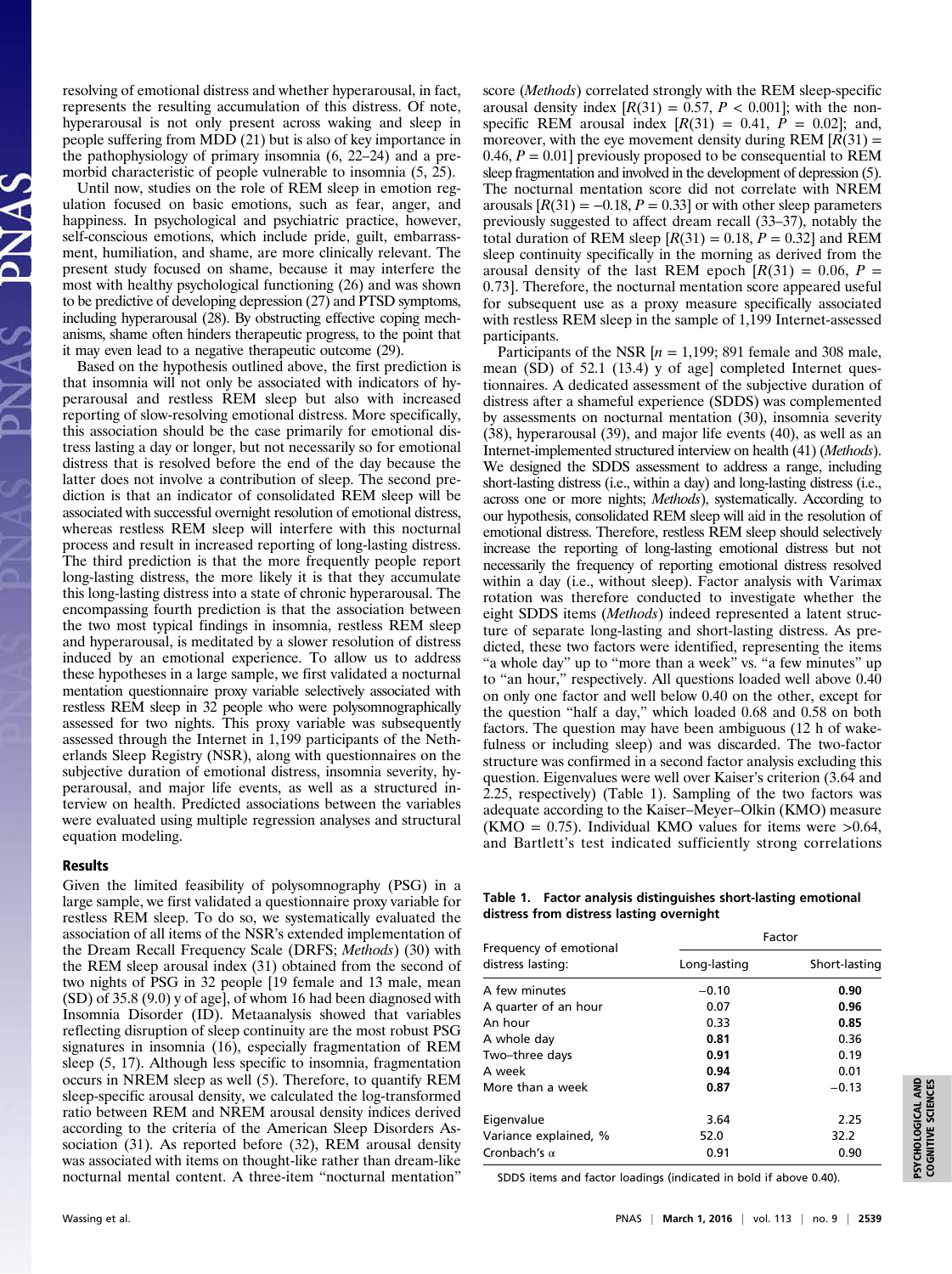

**INSOMNIA SEVERITY INDEX** 

Fig. 1. Disturbed emotion regulation in insomnia specifically concerns overnight dissolving of distress. Least-squares regression lines (thick lines) and 95% confidence interval bounds (thin lines) of the association between insomnia severity and the frequency of occurrence of short-lasting (gray) and long-lasting (black) distress after a shameful experience are shown.

across the eight time scales of experiencing emotional distress  $[\chi^2(28) = 7,567.74, P = 0.00]$ . Simple averages over the items included in each factor will henceforth be reported.

Aforementioned hypotheses were evaluated with multiple regression analyses and structural equation modeling. The significance threshold was Bonferroni-corrected for the total number of regression models and set to  $P < 0.003$ . In search for support of the hypothesis that restless REM sleep, a key characteristic of insomnia, should selectively increase long-lasting (overnight) distress, but not short-lasting distress, we found that insomnia severity was specifically associated with how often emotional distress lasted overnight  $\beta = 0.29, T(1,194) = 10.28, P < 10^{-23}$ ; Fig. 1], but not with how often the distress resolved within a day; that is, without sleep  $\lbrack \beta = -0.02, T(1,194) = -0.82, P = 0.41$ ; all coefficients adjusted for age and gender]. The dissociation indicates a selective insufficiency of overnight resolution of emotional distress in insomnia. As expected, insomnia severity was also strongly associated with nocturnal mentation  $\beta = 0.31$ ,  $T(1,195) = 11.15, P < 10^{-26}$ ] and with hyperarousal  $\beta = 0.47$ ,  $T(1,195) = 18.01, P < 10^{-63}$ ; all coefficients adjusted for age and gender]. Next, we evaluated whether the association between nocturnal mentation and hyperarousal might be mediated by insufficient overnight resolution of distress.

As predicted, the more frequently people reported nocturnal mentation, the more they experienced long-lasting distress  $\beta$  = 0.27,  $T(1,194) = 9.65$ ,  $P < 10^{-20}$ . The association of nocturnal mentation with short-lasting distress was weak and did not reach significance after Bonferroni correction for multiple comparisons  $[\beta = 0.06, T(1,194) = 2.06, P = 0.04]$ . After demonstrating this indirect support for a possible role of restless REM sleep in the insufficiency of overnight resolution of distress, we addressed whether the resulting accumulation of unresolved distress might contribute to hyperarousal, assessed with the Self-Reported Hyperarousal Scale (39). Indeed, the more people experienced distress to last overnight, the higher were their hyperarousal ratings  $[\beta = 0.47, T(1,194) = 18.12, P < 10^{-64}]$ . Short-lasting distress was not associated with hyperarousal  $\beta = 0.02, T(1,194) =$  $0.68, P = 0.50$ .

To evaluate whether these associations might be secondary to confounding by individual differences in exposure to major life events or neurological, mental, or sleep disorders other than insomnia, participants completed the NSR implementations of both the Life Experiences Survey (LES) (40) and the Duke Structured Interview for Sleep Disorders (DSISD) (41). The

DSISD is a validated tool with acceptable reliability and validity for sleep disorder diagnosis (42) according to the fourth edition of the Diagnostic and Statistical Manual of Mental Disorders (DSM-IV-Text Revision) and International Classification of Sleep Disorders-2 (ICSD-2). Its NSR implementation also includes sections to query all current and past health issues according to the categories of the 10th edition of the International Statistical Classification of Diseases and Related Health Problems (ICD-10). Participants had a lifetime experience of a mean (SD) of 14.9 (4.5) major life events. A neurological, mental, or sleep disorder other than insomnia could not be excluded in 513 participants (details are provided in  $\frac{Sup}{\sqrt{Sup}}$ [porting Information](http://www.pnas.org/lookup/suppl/doi:10.1073/pnas.1522520113/-/DCSupplemental/pnas.201522520SI.pdf?targetid=nameddest=STXT)). Adjusting the regression models with covariates for the number of major life events and dummycoded possible presence of these disorders only marginally affected the estimated coefficients and their significance ([Supporting Information](http://www.pnas.org/lookup/suppl/doi:10.1073/pnas.1522520113/-/DCSupplemental/pnas.201522520SI.pdf?targetid=nameddest=STXT)).

Finally, we used structural equation modeling to evaluate the most likely direction of mediation between the three apparent key characteristics of insomnia. We hypothesized that the thoughtlike nocturnal mental content that we validated to be specifically associated with fragmented REM sleep and increased eye movement density could reflect a process that interferes with the overnight resolution of distress, and that the consequent accumulation of distress contributes to the development of chronic hyperarousal. Indeed, the association between nocturnal mentation and hyperarousal was, in large part (62.4%), mediated selectively by longlasting distress  $\left[\beta_2 \times \beta_3 = 0.12, T(1,194) = 8.70, P < 10^{-16}\right]$  but not short-lasting distress  $[\beta_4 \times \beta_5 = 0.00, T(1,194) = 0.28, P = 0.77;$  Fig. 2]. Alternative models interchanging the independent, mediator, and dependent variables were rejected based on their Bayesian information criterion (BIC), adjusted  $R^2$ , or inferior mediation effect ([Table S1](http://www.pnas.org/lookup/suppl/doi:10.1073/pnas.1522520113/-/DCSupplemental/pnas.201522520SI.pdf?targetid=nameddest=ST1)). To evaluate possible confounding, a sensitivity analysis evaluated the mediation model parameters in the subset of 686 participants who were unlikely to suffer from any neurological, mental, or sleep disorder other than insomnia (details are provided in *[Supporting Information](http://www.pnas.org/lookup/suppl/doi:10.1073/pnas.1522520113/-/DCSupplemental/pnas.201522520SI.pdf?targetid=nameddest=STXT)*): The partial mediation effect of longlasting distress in this subsample remained selective and highly significant [\(Fig. S1\)](http://www.pnas.org/lookup/suppl/doi:10.1073/pnas.1522520113/-/DCSupplemental/pnas.201522520SI.pdf?targetid=nameddest=SF1).

## **Discussion**

Recent studies indicate that unperturbed REM sleep beneficially contributes to resolving the distress associated with previous



Fig. 2. Structural equation model. The thought-like nocturnal mentation that is specifically associated with fragmented REM sleep and increased eye movement density appears to reflect a process that interferes with overnight dissolving of distress, resulting in its accumulation as indexed by hyperarousal. The model, including data of all 1,199 participants, suggests that 62.4% of the association between thought-like nocturnal mentation and hyperarousal  $[\beta_1 = 0.19, T(1,194) = 7.45, P < 10^{-11}]$  is mediated by longlasting distress  $[\beta_2 \times \beta_3 = 0.12, T(1,194) = 8.70, P < 10^{-16}]$ , without involvement of individual differences in the frequency of experiencing shortlasting distress  $[\beta_4 \times \beta_5 = 0.00, T(1,194) = 0.28, P = 0.77]$ .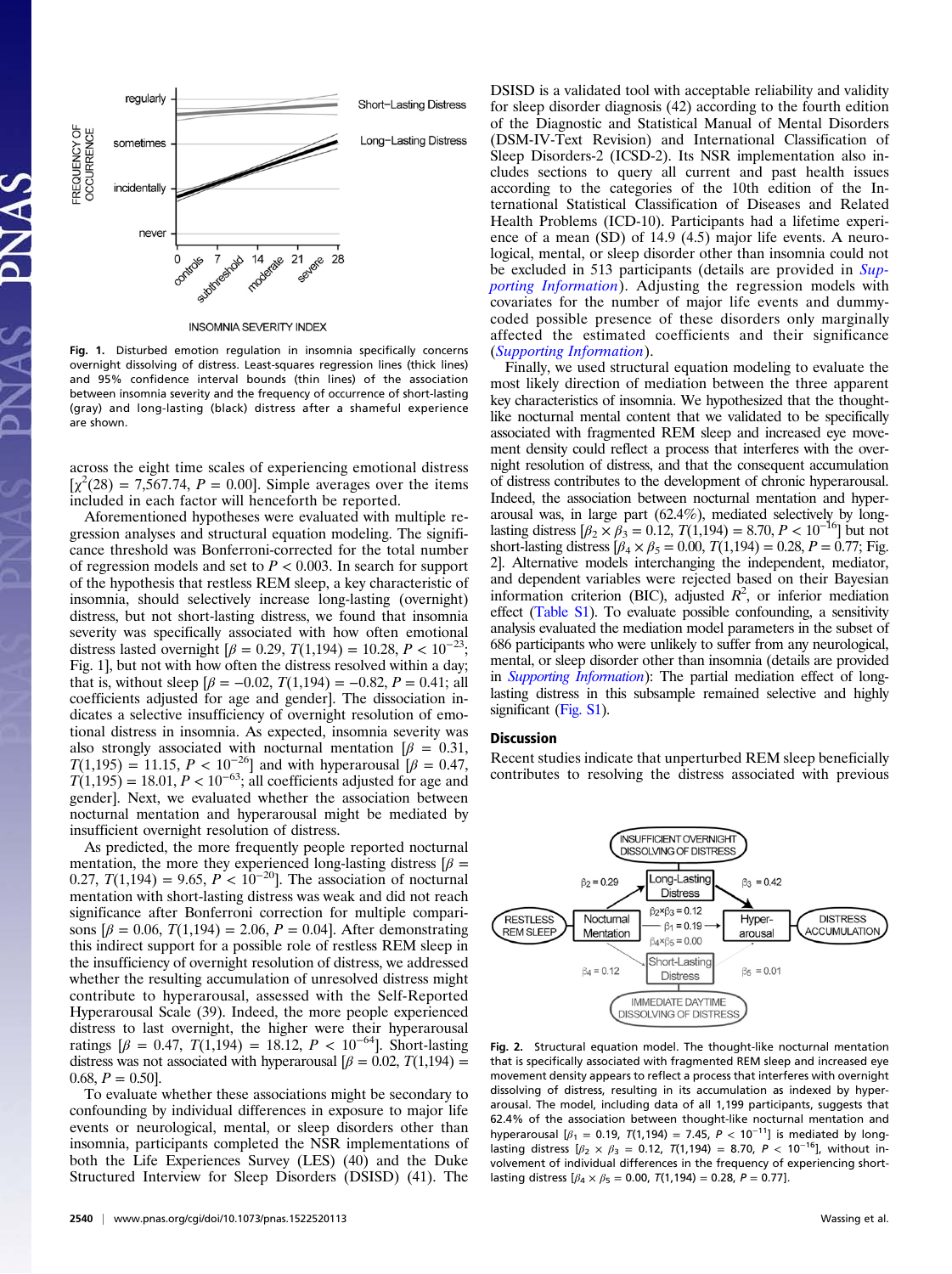emotional experiences, both subjectively and objectively, at the level of limbic brain reactivity (10, 12–14). We hypothesized that this beneficial effect may be attenuated in conditions characterized by restless REM sleep (5, 17). Because hyperarousal resembles a state of chronic distress, the present study sought indirect support for the possibility that restless REM sleep interferes with the proper overnight resolving of distress after an emotional experience, and thus contributes to its accumulation into a state of chronic hyperarousal in insomniacs (6, 23).

The first prediction was a slower resolution of emotional distress in insomnia. Indeed, the more severe the insomnia people suffered, the more they experienced selectively long-lasting, but not short-lasting, emotional distress. This finding is compatible with the hypothesis that the overnight resolution of emotional distress is compromised in insomnia, resulting in less emotional depotentiation. The second prediction was that restless REM sleep is positively associated with reporting of long-lasting distress. To address this question in a large population-based sample, we first showed in 32 people assessed with PSG that restless REM sleep specifically correlates with the frequency of experiencing thought-like rather than dream-like nocturnal mentation, as has been noted before to be characteristic of insomnia (32). Indeed, thought-like nocturnal mentation was highly significantly associated with experiencing distress lasting overnight, but not with short-lasting distress resolving during the daytime. The data also supported the third prediction of the model, that the more frequently people report long-lasting distress, the more likely they are to accumulate this long-lasting distress in a state of chronic hyperarousal. The last prediction was that the association between the two typical characteristics of insomnia, restless REM sleep and hyperarousal, is mediated by a slower resolution of distress after an emotional experience. Indeed long-lasting distress accounted for 62.4% of the association of the thought-like nocturnal mentation that is specifically related to restless REM sleep with hyperarousal. The model outperformed all five alternative mediation models between the three variables of interest: four models explained less variance as indicated by the adjusted  $R^2$  and BIC; in one model, these values were comparable but the mediation effect was half the size of the proposed model and accounted for only 13.3% of the association between independent and dependent variables. The findings support the hypothesis that the thought-like nocturnal mentation is specifically associated with fragmented REM sleep. Furthermore, increased eye movement density may reflect a process that interferes with overnight resolution of emotional distress, in turn, promoting the development of a chronic state of hyperarousal.

Several limitations of the present study warrant further detailed investigations. First, inherent to the large sample size, restless REM sleep was not directly quantified but approximated by means of a validated questionnaire rating of thought-like nocturnal mentation. Nonetheless, fragmentation of sleep due to arousals, particularly from REM sleep, is a robust finding in people with insomnia (5, 17), and both the current study and others could show that the probability of recalling nocturnal mental content increases in proportion to the number of arousals (5, 35, 43), especially from REM sleep (44). Secondly, NREM sleep has also been implicated in the resolution of emotional distress (11, 15). Studies using PSG in larger samples are needed to reveal the involvement of different sleep stages in the resolution of emotional distress. A third limitation regards the observational nature of the present study. Even though none of the alternative mediation models outperformed the model proposed here on the basis of recent findings on the role of REM sleep in emotion regulation, a more definite conclusion will require studies using experimental manipulation of emotions and sleep. Finally, whereas there was good reason to focus first on distress induced by shame in our innovative approach to the role of sleep in self-conscious emotions rather than the basic emotions usually studied (27, 28, 45), our findings should not be interpreted as supporting a unique role for shame or self-conscious emotions. Future studies could address whether the duration of distress elicited by other self-conscious and basic emotions has a similar two-factor structure and, if so, whether long-lasting distress from such experiences shows a similar strong association with nocturnal mentation, hyperarousal, and insomnia severity.

Notwithstanding these limitations, this large sample study generated a number of important findings. First, the present study is the first, to our knowledge, to addresses the role of sleep in the overnight resolution of distress related to self-conscious emotions, thus showing that the role of sleep in emotion regulation extends beyond the basic emotions that are usually studied. Self-conscious emotions are highly relevant in clinical psychiatry and psychology (29, 46). For example, in sexually abused youth, shame contributes to risk of depression (27) and the maintenance of PTSD symptoms, including hyperarousal (28).

Second, the findings underscore the importance of discriminating short-lasting and long-lasting distress in studies of emotion regulation. Whereas by far the most studies have focused on responses during emotional experiences, it has been recognized already in early studies that the duration of subsequent prolonged responses, in a time window that can extend across sleep, is most relevant to disease. A slow return to baseline after an emotional experience may undermine health through chronic arousal and is indeed prominent in mental disorders (cf. 47–49). Based on these systematic reviews, and on our specific prediction of differential categories of short-lasting (within a day) and longlasting (across one or more nights) distress, we generated questions to cover this range. Factor analysis confirmed that the resulting SDDS scale indeed covered separate diurnal and overnight constructs, both measured with excellent internal consistency ( $\alpha \geq 0.90$ ). The discriminant validity of the factors was supported by their different associations with nocturnal mentation, hyperarousal, and insomnia severity. Moreover, the extensive structured interview on comorbidity allowed us to confirm that people familiar with a mental disorder diagnosis scored higher on long-term distress  $[T(1,197) = 10.55, P < 0.001]$ but not on short-term distress  $[T(1,197) = 1.32, P = 0.19]$ , compared with those people without such a diagnosis. Importantly, our results were not confounded by these diagnoses, as demonstrated both by multiple regression models, including diagnoses as covariates, as well as by a sensitivity analysis providing a structural equation model that included only participants without a disorder. In summary, these assessments, analyses, and results support the internal and external validity of the SDDS scale, providing a simple instrument for future studies on individual differences in immediate and prolonged emotional stress responses.

Third, a valuable contribution of the PSG study is that it provided a questionnaire proxy specifically associated with restless REM sleep that can easily be implemented in future population-scale studies. Arousals from all sleep stages elicit reports of mental activity that may differ depending on the assessment methodology (33–37). We therefore specifically queried both mentation with dream-like qualities and more thought-like mentation without such qualities. We showed in the polysomnographic part that thought-like mentation specifically reflects fragmentation of REM sleep. Thought-like mentation was also related to increased eye movement density, which was previously proposed to be consequential to REM sleep fragmentation and involved in the development of depression (5). Moreover, the frequency of experiencing such thought-like mental content did not reflect fragmentation of NREM sleep, the duration of REM sleep, or the consolidation of the final REM epoch.

Finally, and most importantly, the present findings show that the overnight resolution of distress from shame is compromised in people with insomnia; that this deficit contributes to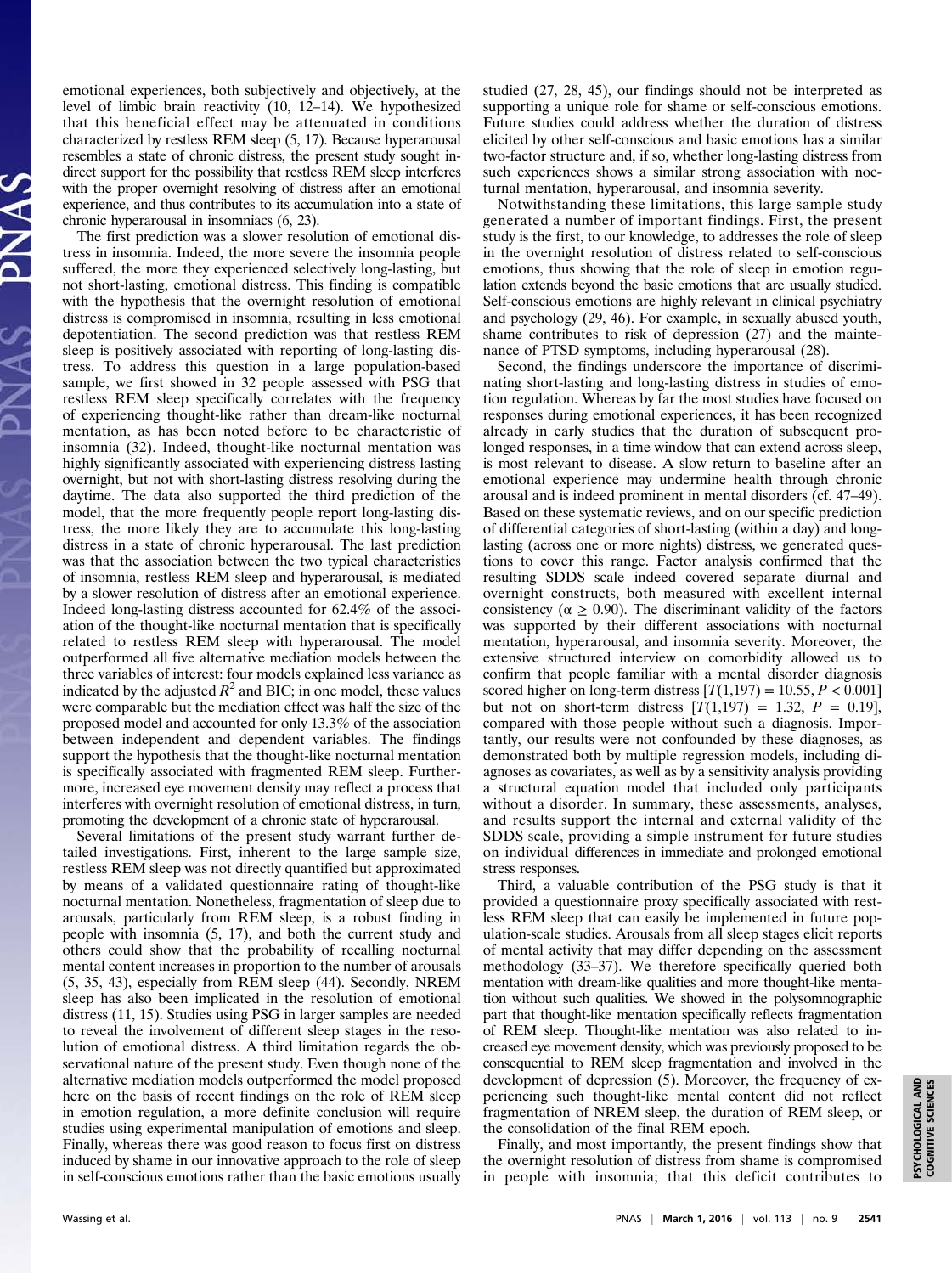hyperarousal; and that this deficit seems, in part, to be due to a process that is reflected in a high density of arousals and eye movements in REM sleep and concomitant thought-like nocturnal mentation. These findings reveal important associations between key characteristics of both insomnia and depression (5, 6, 21–25). Although the present study focused on insomnia, the role of restless REM sleep in emotion regulation appears highly relevant to other realms of psychiatry. Restless REM sleep is present in MDD (18) and PTSD (19, 20). Importantly, insomnia impedes the effectiveness of depression intervention (4), whereas treatment of insomnia improves remission from MDD (3). Patients suffering from significant emotional distress and co-occurring sleep disturbances might benefit from targeted interventions to either restore consolidated REM sleep or, if not feasible, prevent the occurrence of fragmented REM sleep.

## Methods

Participants. Two nights of PSG and the extended NSR Internet version of the DRFS (30) were assessed in 32 people [19 female and 13 male, mean (SD) of 35.8 (9.0) y of age], of whom half had no sleep complaints and the other half had previously been diagnosed with ID. Sleep recordings were made in the Department of Psychiatry and Psychotherapy, University Medical Center of Freiburg, and the questionnaire was administered through the Internet. The polysomnographic study adhered to strict exclusion criteria on disorders and use of drugs, including hypnotics [selection criteria and procedures according to Feige et al. (17)].

Large-scale questionnaire data were obtained through the Internet from volunteers of the NSR. The NSR is a national platform that recruits volunteers by advertising in media (Internet, television, radio, magazines, and newspapers) and through flyers distributed in health care institutions and conventions. People are asked to fill out questionnaires regularly to help create a psychometric database to facilitate research on factors that discriminate people with insomnia from people without sleep complaints. Continued commitment of unpaid volunteers is supported by newsletters, reminder emails, and an occasional voucher lottery. The present study included data of the 1,199 participants who completed all surveys listed below. The sample consisted of 308 males and 891 females, with a mean (SD) age of 52.1 (13.4) y. The Medical Ethical Committee of the Academic Medical Center of the University of Amsterdam, as well as the Central Committee on Research Involving Human Subjects, The Hague, The Netherlands, approved unsigned informed consent because volunteers participated anonymously without revealing their full name and address and were not exposed to any intervention or behavioral constraint.

PSG. In the 32 subjects assessed with PSG, two nights were recorded between 11:00 PM and 7:00 AM. Recordings included electroencephalography (C3–A2, C4–A1), electrooculography (EOG; horizontal and vertical), electromyography (submental and tibialis anterior), breathing effort, nasal airflow, and oximetry. The first night served for adaptation and screening to exclude sleep apnea and periodic limb movements. The second night was scored visually by experienced raters according to standard criteria for sleep staging and NREM and REM arousal density quantification (31, 50). Rapid eye movements defined by fast EOG excursions ( $\geq$ 70  $\mu$ V·s $^{-1}$ ) were counted to calculate their density in REM sleep.

#### Questionnaires.

Insomnia Severity Index. The severity of insomnia complaints was assessed using the validated Insomnia Severity Index (ISI) (38). It contains seven questions regarding sleep difficulties, satisfaction with sleep, worries about sleep, and adverse consequences of sleep problems for daily functioning and quality of life. Answer options on a five-point Likert-type scale are as follows: "none," "mild," "moderate," "severe," and "very severe." Sum scores ranging from 0 to 28 indicate insomnia severity according to the usual cutoff scores: no insomnia, ISI  $\leq$  7; subthreshold insomnia,  $7 <$  ISI  $\leq$  14; moderate clinical insomnia,  $14 <$  ISI  $\leq$  21; and severe clinical insomnia, ISI > 21. According to these criteria, insomnia was not present in 561 participants, was subthreshold in 336, was moderate in 229, and was severe in 73.

Hyperarousal. The severity of reactive and introspective hyperarousal was acquired using the validated Self-Reported Hyperarousal Scale (39). The items describe arousal-related experiences that have to be rated with respect to how well they apply using a five-point Likert-type scale ("never," "seldom," "sometimes,' "often," and "almost always"). Reactive and introspective hyperarousal comprises 12 items of which the sum score can range between 0 and 48.

Deriving a proxy variable specific for restless REM sleep. The extended DRFS implemented in the NSR includes 10 items: five that ask about the frequency of (i) recalling dreams during the day, (ii) experiencing anxious dreams, (iii) nocturnal awareness of dreams, (iv) experiencing daytime mood effects of dreams, and (v) sharing dreams; these items are complemented by five additional items (vi–x) that ask about thought-like rather than dream-like nocturnal mental content. People with insomnia were found to be more likely to experience the former during REM sleep (32). Answer options on a nine-point Likert-type scale are "never," "less than once a year," "about once a year," "about two to four times a year," "about once a month," "two to three times a month," "about once a week," "several times a week," and "almost daily," and they yield a score between 0 and 8. Spearman correlations were used to evaluate the association of each item with the standard nonspecific PSG REM arousal index (31), as well as with a REM sleep-specific arousal density index calculated as the log-transformed ratio between REM and NREM arousal density indices, and with the density of eye movements during REM sleep. Items viii-x correlated most strongly with these restless REM sleep indices and were averaged into a nocturnal mentation score.

SDDS. To quantify the SDDS assessment systematically, participants were first introduced to examples of shameful experiences by filling out the Compass of Shame Scale (CoSS) (51), which sketches four shame-eliciting scenarios and makes an inventory of responses. The CoSS was implemented immediately before the SDDS assessment to facilitate reminiscences of personal shameful experiences. The SDDS questionnaire asks how often it occurred that the emotional distress of a personal shameful experience lasted for eight distinct durations. Specifically, the questions were first introduced as follows: "You just indicated your reaction to four situations. Through these questions, you may have remembered some unpleasant situations of your own. After these situations, you may have experienced intense feelings for a short or a long time. Try to remember how long such feelings could last." Participants were then asked the following: "An intense feeling elicited by the sort of situations just described could last..." followed by eight durations ("...a few minutes," "...a quarter of an hour," "...an hour," "...half a day," "...a whole day," "...two-three days," "...a week," and "...more than a week"). Each of these eight questions had to be answered on a six-point Likert-type scale ("never," "once at most," "sometimes," "regularly," "often," and "very often"). The sequence of asking all participants to fill out the CoSS immediately before this assessment of distress duration served two aims. First, the fixed sequence was used to limit unexplained variance by promoting a similar self-oriented mindset focused on the evaluation of shameful experiences in all participants. Second, the sequence was used to help participants understand the questions addressed by the SDDS and to facilitate recalling their own distress from shame by providing examples.

Major life events, neurological and mental disorders, and sleep disorders other than insomnia. Given the average age and SD of our large sample (52.1  $\pm$  13.4 y), two-thirds of the participants in our sample are in the age range of about 45–64 y. In this age range, people without any morbidity are not representative; in fact, 30% can be expected to have multimorbidity (52). To allow for analyses on possible confounding by individual differences in exposure to major life events and neurological, mental, or sleep disorders other than insomnia, we only included NSR participants who had completed the NSR implementations of the LES (40) and the extended DSISD (41).

#### Statistical Analyses.

Factor analysis on questions about the duration of emotional distress. Factor analyses with Varimax rotation were conducted to investigate whether the eight "duration of emotional distress" items showed a two-factor structure. An initial factor analysis was used to obtain the number of factors and to select items with factor loading above 0.40 on only one of the factors (53). The factor structure was verified using a second factor analysis that included only the discriminating items. Individual scores on the resulting factors were calculated as the average of the items included in each factor.

Associations of insomnia with nocturnal mentation, distress duration, and hyperarousal. Linear regression analysis was applied to evaluate the expected associations between insomnia severity, nocturnal mentation, hyperarousal, and the duration of distress factor scores. Age and gender were included as covariates in the regression analyses in case they were significantly associated with the outcome measure. To evaluate confounding by individual differences in exposure to major life events and neurological, mental, or sleep disorders other than insomnia, extended regression models included these variables as covariates. A total of 15 independent regression analyses were evaluated (including regression analyses of the structural equation modeling). The a priori significance threshold was therefore Bonferroni-corrected and set to  $P < 0.003$ . Standardized  $\beta$ -coefficients are reported.

Structural equation modeling. Regression analyses were complemented by structural equation modeling to evaluate whether long-lasting distress mediates the association of hyperarousal with thought-like nocturnal mentation that is specifically associated with fragmented REM sleep. Mediation directionality of the model was investigated by comparing its adjusted  $R<sup>2</sup>$  and BIC with alternative models rearranging the roles of the three